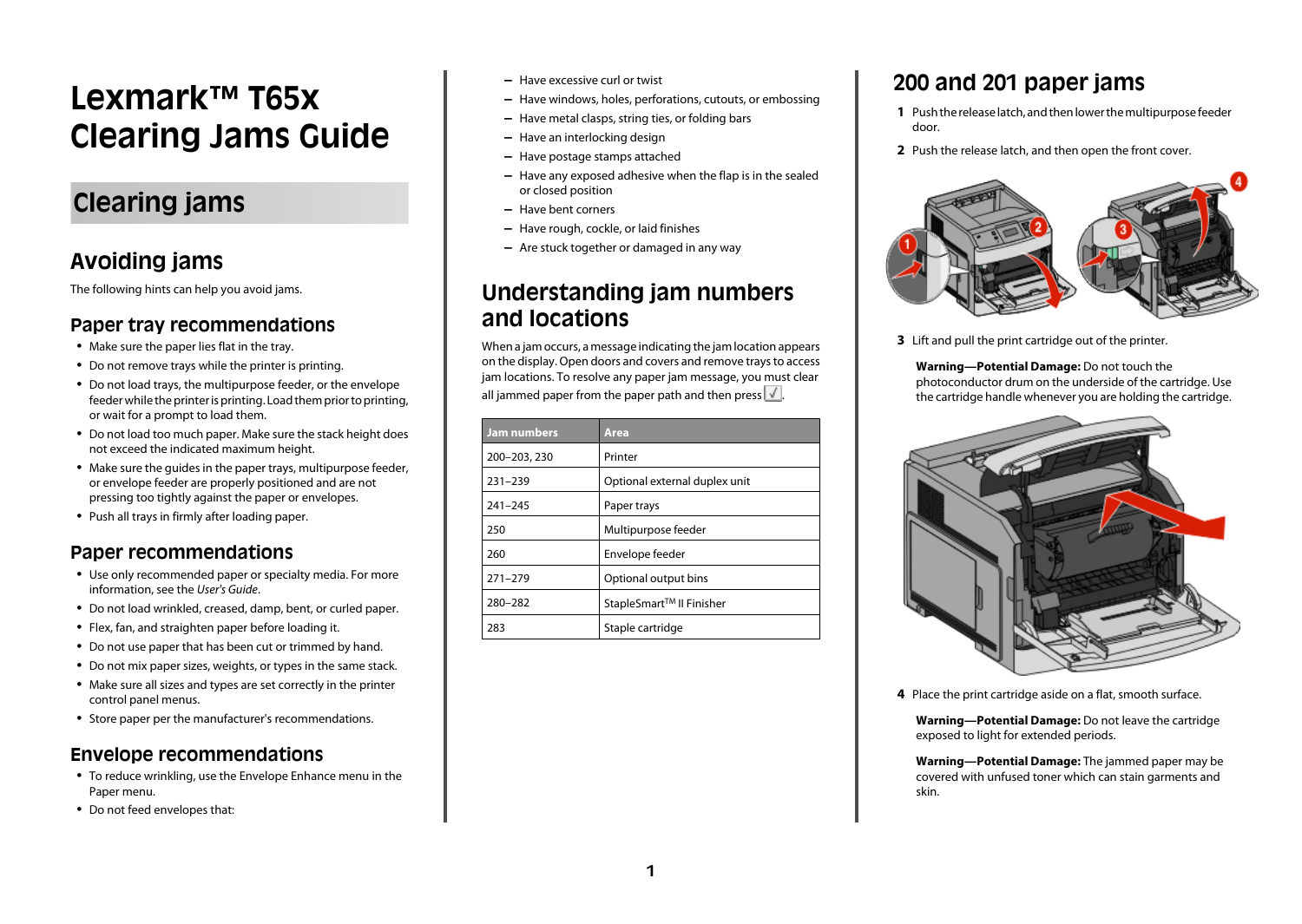**5** Remove the jammed paper.



**CAUTION—HOT SURFACE:** The inside of the printer might be hot. To reduce the risk of injury from a hot component, allow the surface to cool before touching.

**Note:** If the paper is not easy to remove, then open the rear door and remove the paper from there.

- **6** Align and reinstall the print cartridge.
- **7** Close the front cover.
- **8** Close the multipurpose feeder door.
- **9** Press  $\sqrt{\phantom{a}}$ .

### **202 and 203 paper jams**

If the paper is exiting the printer, then pull the paper out, and then press  $\sqrt{\sqrt{2}}$ 

If the paper is not exiting the printer:

**1** Pull down the top rear door.



- **2** Slowly remove the jammed paper to avoid tearing it.
- **3** Close the top rear door.
- 4 Press  $\sqrt{\phantom{a}}$ .

#### **230 paper jam**

#### **Rear paper jams**

**1** Remove the standard tray from the printer.



**2** Pull down the bottom rear door.



**3** Push the tab down.



- **4** Remove the jammed paper.
- **5** Close the bottom rear door.
- **6** Insert the standard tray.
- **7** Press  $\sqrt{ }$ .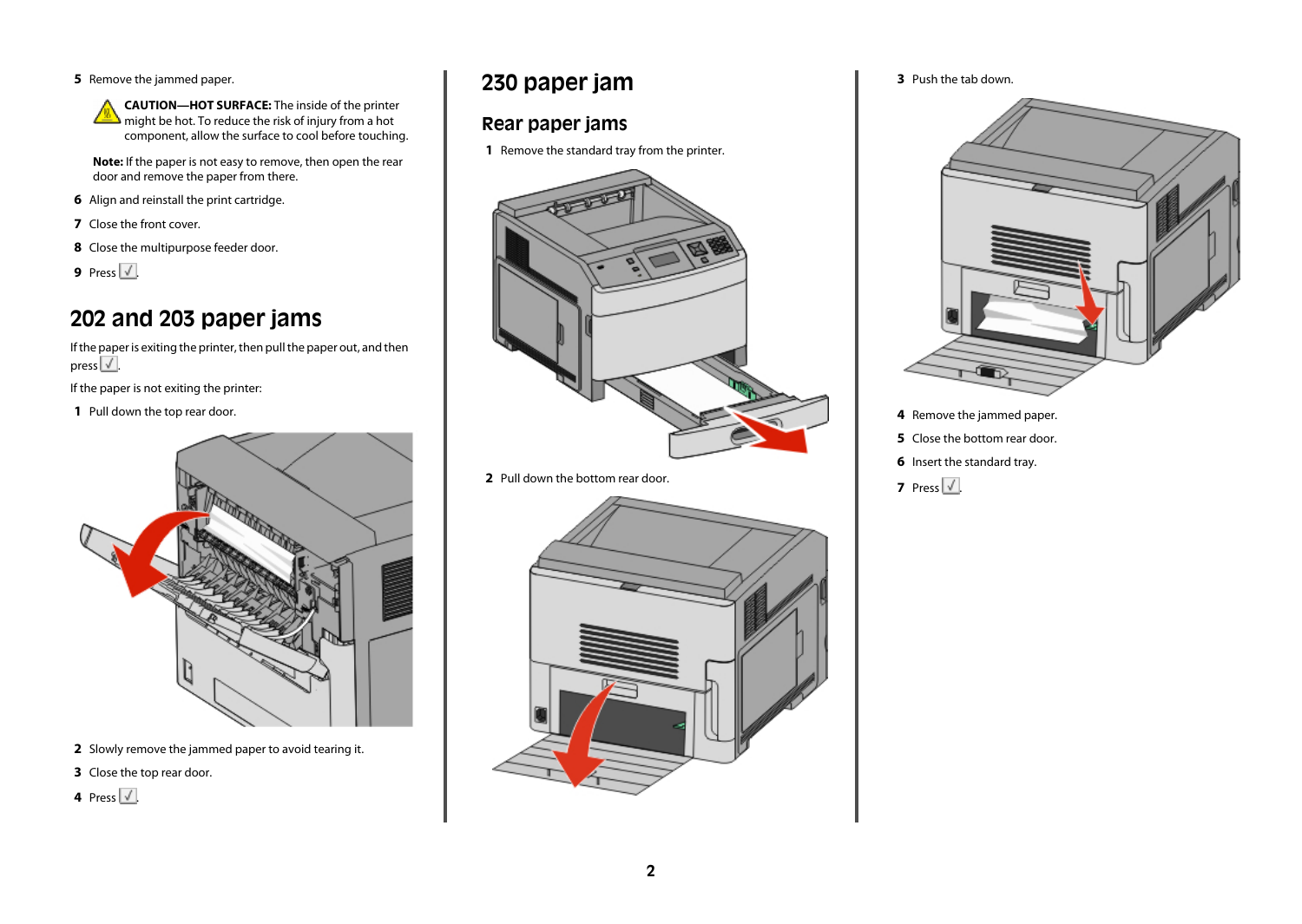#### **Front paper jams**

- Remove the standard tray from the printer.
- Push the tab down.



- Remove the jammed paper.
- Insert the standard tray.



### **231–239 paper jams (optional external duplex unit)**

#### **Rear paper jams**

 Push in and hold the latch while pulling up the rear duplex door.



- Remove the jammed paper.
- Close the rear duplex door.
- **4** Press  $\sqrt{\phantom{a}}$ .

#### **Front paper jams**

- Remove the standard tray from the printer.
- Remove the duplex jam access tray.

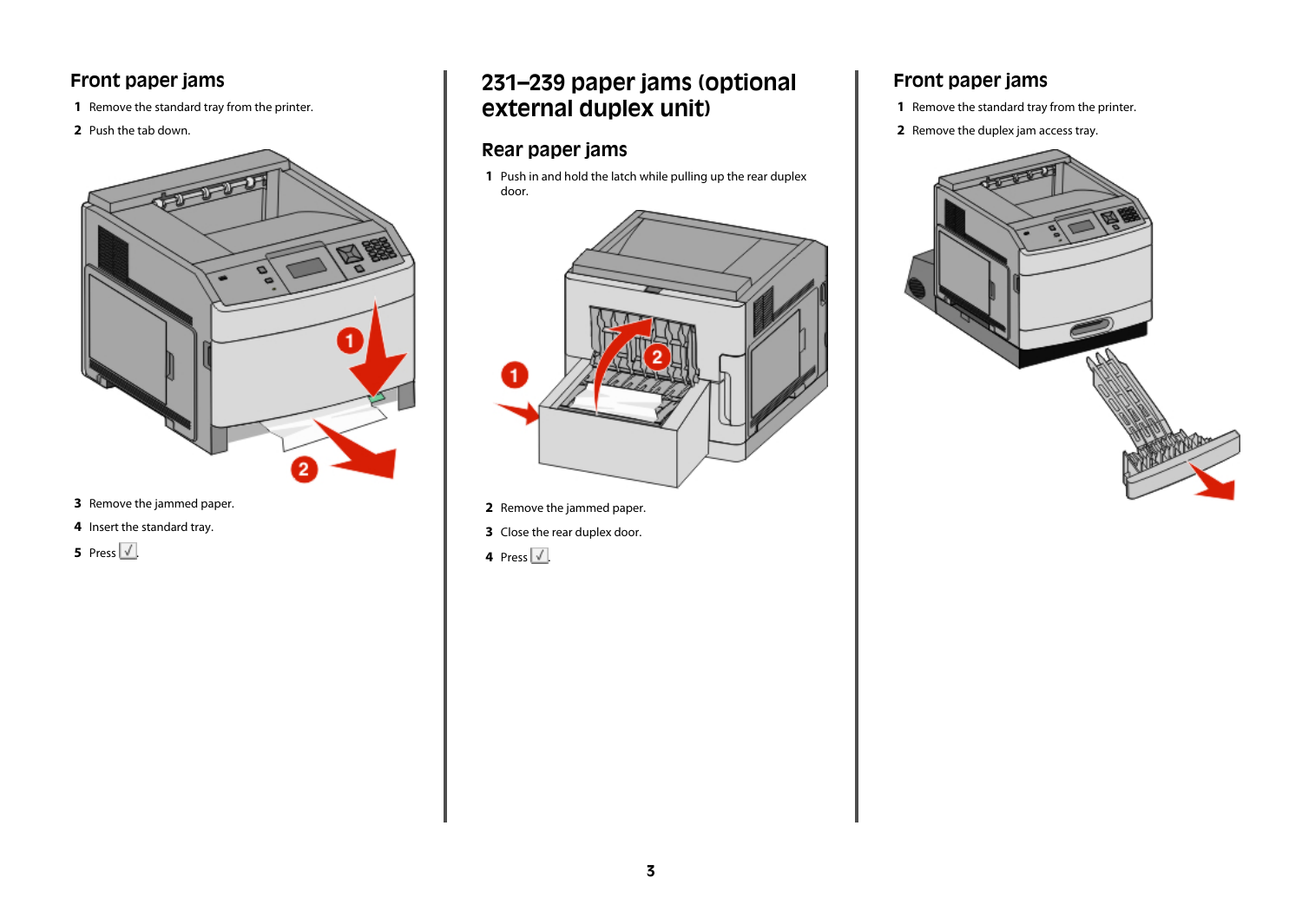**3** Raise the recessed duplex bar.



- **4** Remove the jammed paper.
- **5** Replace the duplex jam access tray.
- **6** Insert the standard tray.
- **7** Press  $\sqrt{ }$ .

#### **241–245 paper jams**

**1** Pull out the tray indicated on the display.



- **2** Remove any jammed paper, and then insert the tray.
- **3** Press  $\sqrt{ }$ .
- **4** If the jam message persists for a 250-sheet or 550-sheet tray, then remove the tray from the printer.
- **5** Remove the jammed paper, and then insert the tray.
- **6** Press  $\sqrt{}$ .

### **250 paper jam**

**1** Remove the paper from the multipurpose feeder.



- **2** Flex the sheets of paper back and forth to loosen them, and then fan them. Do not fold or crease the paper. Straighten the edges on a level surface.
- **3** Load the paper into the multipurpose feeder.
- **4** Slide the paper guide toward the inside of the tray until it lightly rests against the edge of the paper.



**5** Press  $\sqrt{\phantom{a}}$ .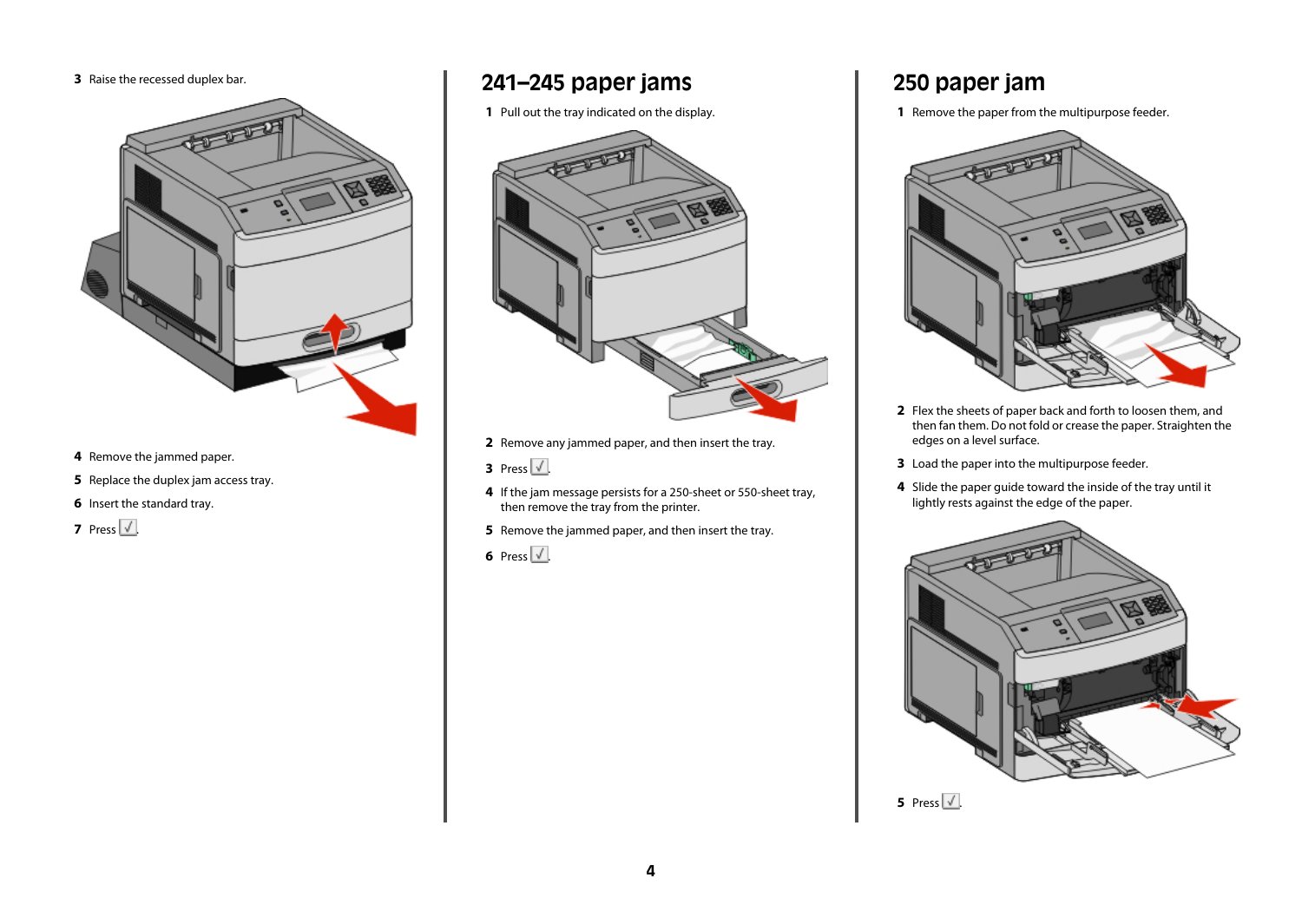### **260 paper jam**

The envelope feeder feeds envelopes from the bottom of the stack; the bottom envelope will be the one that is jammed.

**1** Lift the envelope weight, and then remove all the envelopes.



- **2** If the jammed envelope has entered the printer and cannot be pulled out, then lift the envelope feeder up and then out of the printer, and then set it aside.
- **3** Remove the envelope from the printer.

**Note:** If you cannot remove the envelope, then the print cartridge will have to be removed. For more information, see ["200 and 201 paper jams" on page 1](#page-0-0).

- **4** Reinstall the envelope feeder. Make sure it *snaps* into place.
- **5** Flex and stack the envelopes.
- **6** Load the envelopes in the envelope feeder.
- **7** Adjust the paper guide.
- **8** Lower the envelope weight.
- **9** Press  $\sqrt{ }$ .

## **271–279 paper jams**

To clear a jam in the output expander, high-capacity output stacker, the 5-bin mailbox, or the StapleSmart II Finisher:

**1** If the paper is exiting into a bin, then pull the paper straight out, and then press  $\sqrt{2}$ .

If not, then continue with step 2.

- **2** Pull down the output bin door or doors.
- **3** Remove the jammed paper.
- **4** Close the output bin door or doors.

**5** Press  $\sqrt{\phantom{a}}$ .

### **280 paper jams**

**1** Pull down the StapleSmart II Finisher door.



**2** Remove the jammed paper.

**3** Close the StapleSmart II Finisher door.

4 Press  $\sqrt{\phantom{a}}$ .

#### **281 paper jam**





**2** Press  $\sqrt{1}$ .